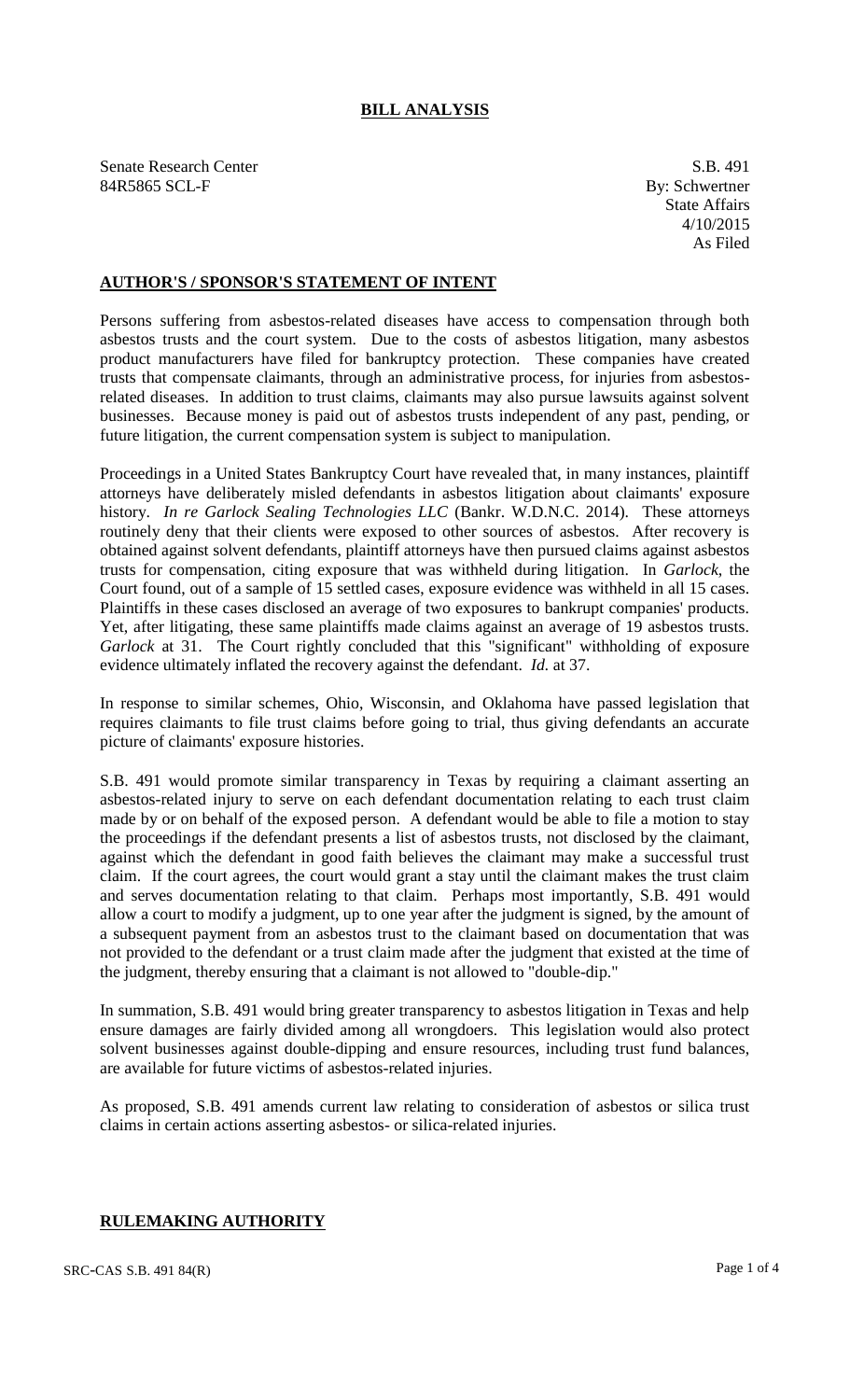This bill does not expressly grant any additional rulemaking authority to a state officer, institution or agency.

### **SECTION BY SECTION ANALYSIS**

SECTION 1. Amends Chapter 90, Civil Practice and Remedies Code, by designating Sections 90.001 through 90.012 as Subchapter A and adding a subchapter heading, as follows:

# SUBCHAPTER A. GENERAL PROVISIONS

SECTION 2. Amends Chapter 90, Civil Practice and Remedies Code, by adding Subchapter B, as follows:

#### SUBCHAPTER B. ASBESTOS OR SILICA TRUST CLAIMS

Sec. 90. 051. DEFINITIONS. Defines "asbestos or silica trust," "trust claim," and "trust claim material."

Sec. 90.052. NOTICE OF TRUST CLAIMS. (a) Requires a claimant asserting an asbestos- or silica-related injury to serve on each party notice of and trust claim material relating to each trust claim made by or on behalf of the exposed person. Requires that the notice include a sworn statement by the claimant that identifies each trust claim and states the date the claim was made and whether a request for a deferral, delay, suspension, or tolling of the claim has been submitted.

(b) Requires the claimant to serve the notice and trust claim material required by Subsection (a) not later than October 1, 2015, in an action pending on September 1, 2015, in which discovery was commenced before that date.

(c) Requires the claimant to serve the notice and trust claim material required by Subsection (a) not later than the 120th day before the date the action is originally set for trial, in an action filed on or after September 1, 2015, or an action pending on September 1, 2015, in which discovery was not commenced before that date.

(d) Provides that the notice and disclosures required by this section are in addition to any notice or disclosure required by other law, rule, order, or applicable agreement.

Sec. 90.053. ADDITIONAL TRUST CLAIMS NOTICE. (a) Requires a claimant to serve notice of and trust claim material relating to a trust claim made after the claimant serves notice of and trust claim material under Section 90.052. Requires the claimant to serve the additional notice and trust claim material on all parties not later than the 30th day after the date the additional trust claim is made.

(b) Requires that the notice required by Subsection (a) include a sworn statement providing information on the additional trust claims as prescribed by Section 90.052.

Sec. 90.054. NOTICE OF CANCER- AND NON-CANCER-RELATED TRUST CLAIMS REQUIRED. Requires a claimant to serve notice of and trust claim material relating to a trust claim regardless of whether the claim is for an injury resulting in cancer or an injury not resulting in cancer.

Sec. 90.055. FAILURE TO PROVIDE NOTICE. (a) Authorizes an MDL (multidistrict litigation) pretrial court to remand an action to a trial court if the claimant fails to provide notice and trust claim material in accordance with this subchapter.

(b) Authorizes the trial court, on a defendant's or judgment debtor's motion and after reasonable notice to the parties, to impose an appropriate sanction, including vacating the judgment and ordering a new trial, if a claimant received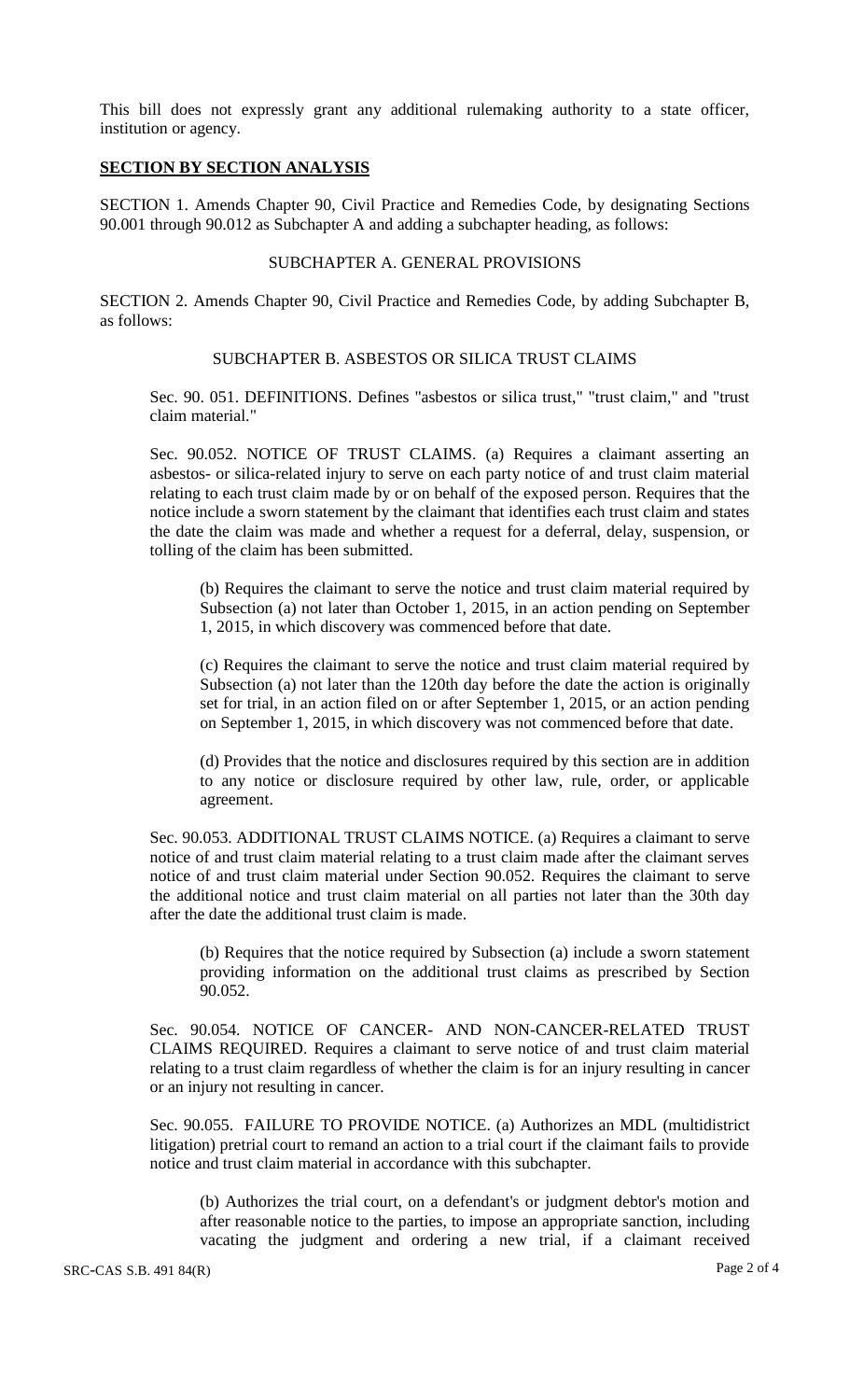compensation from an asbestos or silica trust for an injury that also gave rise to a judgment against a defendant and the claimant failed to provide notice of and trust claim material relating to the relevant trust claim in accordance with this subchapter.

Sec. 90.056. MOTION TO STAY. (a) Authorizes a defendant to file a motion to stay the proceedings under Section 90.058 not later than the 45th day before the date originally set for trial. Requires that the motion include:

> (1) a list of asbestos or silica trusts not disclosed by the claimant against which the defendant in good faith believes the claimant may make a successful trust claim; and

> (2) information supporting the additional trust claim described by Subdivision (1), including information that may be used to meet the trust claim requirements of an asbestos or silica trust described by Subdivision (1).

(b) Authorizes a defendant to file a motion to stay the proceedings as described by this section not later than the seventh day after the date the defendant receives notice of asbestos or silica exposure information that may support an additional asbestos or silica trust claim notwithstanding any other provision of this subchapter.

Sec. 90.057. RESPONSE TO MOTION TO STAY. (a) Authorizes the claimant to file a response, not later than the 14th day after the date the defendant files a motion under Section 90.056:

> (1) stating and providing proof that the claimant has made a trust claim identified in the defendant's motion and served notice of and trust material relating to the claim as prescribed by Section 90.052(a); or

(2) requesting a determination by the court that:

(A) the information provided in the motion is insufficient to support a trust claim identified in the motion; or

(B) the fees and expenses, including attorney's fees, for filing a trust claim identified in the motion exceed the claimant's reasonably anticipated recovery from the trust.

(b) Requires the court to determine whether the claimant's fees and expenses, including attorney's fees, for making the relevant trust claim exceed the claimant's reasonably anticipated recovery from the trust if the claimant files a response making a request under Subsection (a)(2)(B). Requires the claimant to provide the court with a verified statement of the exposed person's exposure history to asbestos or silica that is covered by the trust if the court determines that the claimant's fees and expenses exceed the reasonably anticipated recovery.

Sec. 90.058. STAY OF PROCEEDINGS. (a) Requires the court to grant a motion under Section 90.056 if the court determines there is a good faith basis to make a trust claim identified by the motion. Requires that the stay continue until the claimant provides proof that the claimant has made the claim and served notice of and trust claim material relating to the claim as prescribed by Section 90.052(a).

(b) Prohibits the court from staying the proceedings if, with respect to each trust claim identified in the motion:

(1) the claimant provides the proof described by Section  $90.057(a)(1)$ ; or